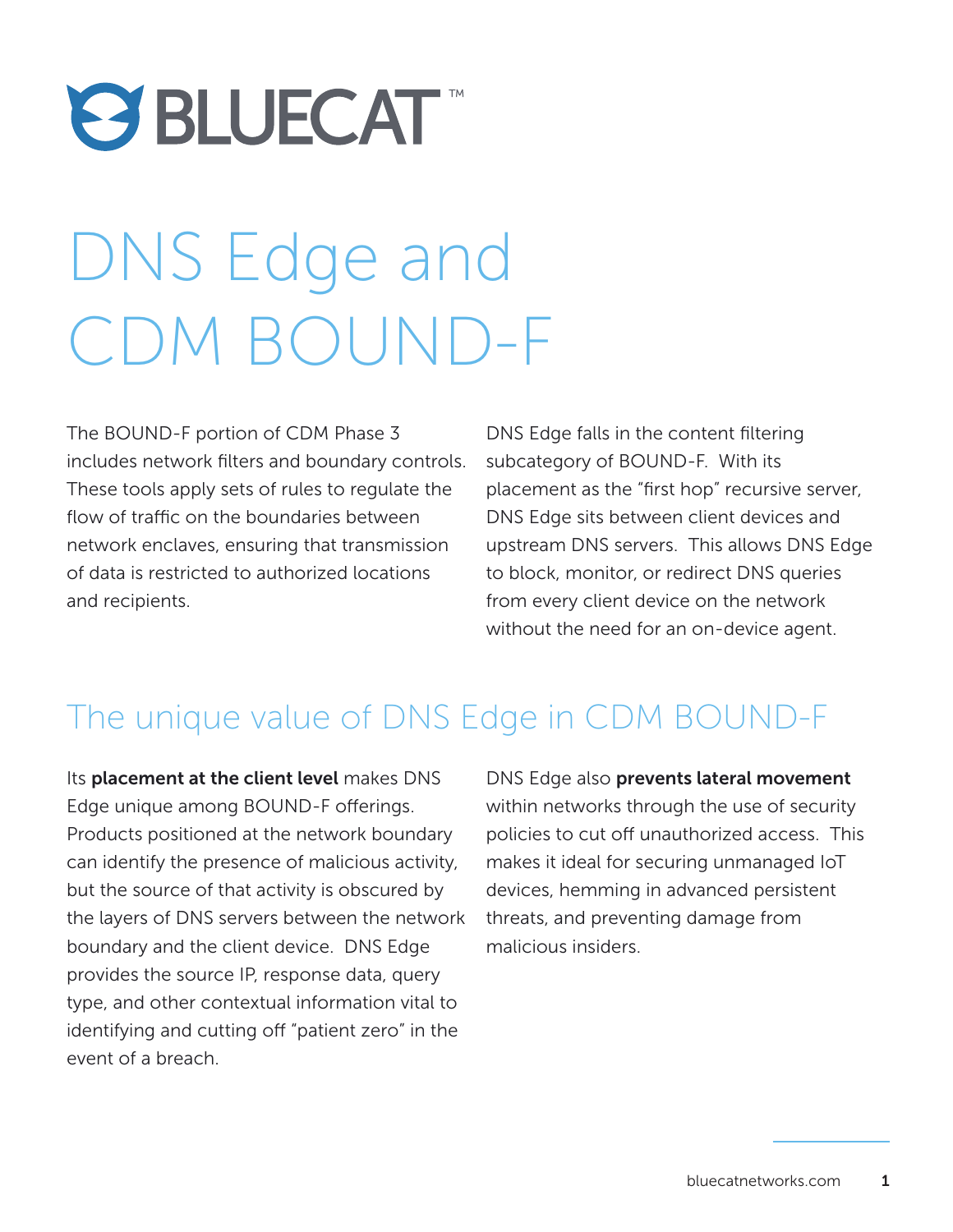#### DNS Edge in context: BOUND-F operational requirements, functional requirements, and tool functionality

| <b>BOUND-F</b><br>Requirement          | Requirement<br><b>Description</b>                                                                                                                                  | <b>DNS Edge</b>                                                                                                                                                                    |
|----------------------------------------|--------------------------------------------------------------------------------------------------------------------------------------------------------------------|------------------------------------------------------------------------------------------------------------------------------------------------------------------------------------|
| Operational<br>Requirement 4.1.1.1.a   | Content filtering to filter traffic<br>based on the application<br>content of the traffic, including<br>both the syntax and the<br>semantic content                | DNS Edge filters content on a wide<br>variety of indicators embedded in queries<br>and responses, including data to identify<br>DNS tunneling and domain generation<br>algorithms. |
| Functional<br>Requirement 4.1.1.2.a    | Content filtering that directly<br>filters traffic based on the<br>application and application<br>content.                                                         | Security policies in DNS Edge can be<br>defined to filter traffic known to be<br>associated with specific applications.                                                            |
| Functional<br>Requirement 4.1.1.2.f    | Boundary filtering of policies<br>(including metadata about that<br>policy) to determine what traffic<br>can flow and what traffic is<br>blocked across a boundary | DNS Edge filters traffic through security<br>policies applied to source IPs or a set of<br>source IPs. Policies can be applied based<br>on a wide spectrum of DNS data.            |
| <b>Tool Functionality</b><br>4.1.1.3.9 | Network access protection or<br>control devices                                                                                                                    | As the first hop recursive server, DNS<br>Edge enforces access protections and<br>controls for both "north-south" and "east-<br>west" traffic.                                     |

#### *Learn more about DNS Edge and CDM Phase 3 BOUND-F at:*

*[https://www.bluecatnetworks.com/blog/what-bluecat-brings-to-cdm-phase-3/](https://www.bluecatnetworks.com/blog/what-bluecat-brings-to-cdm-phase-3/ )*